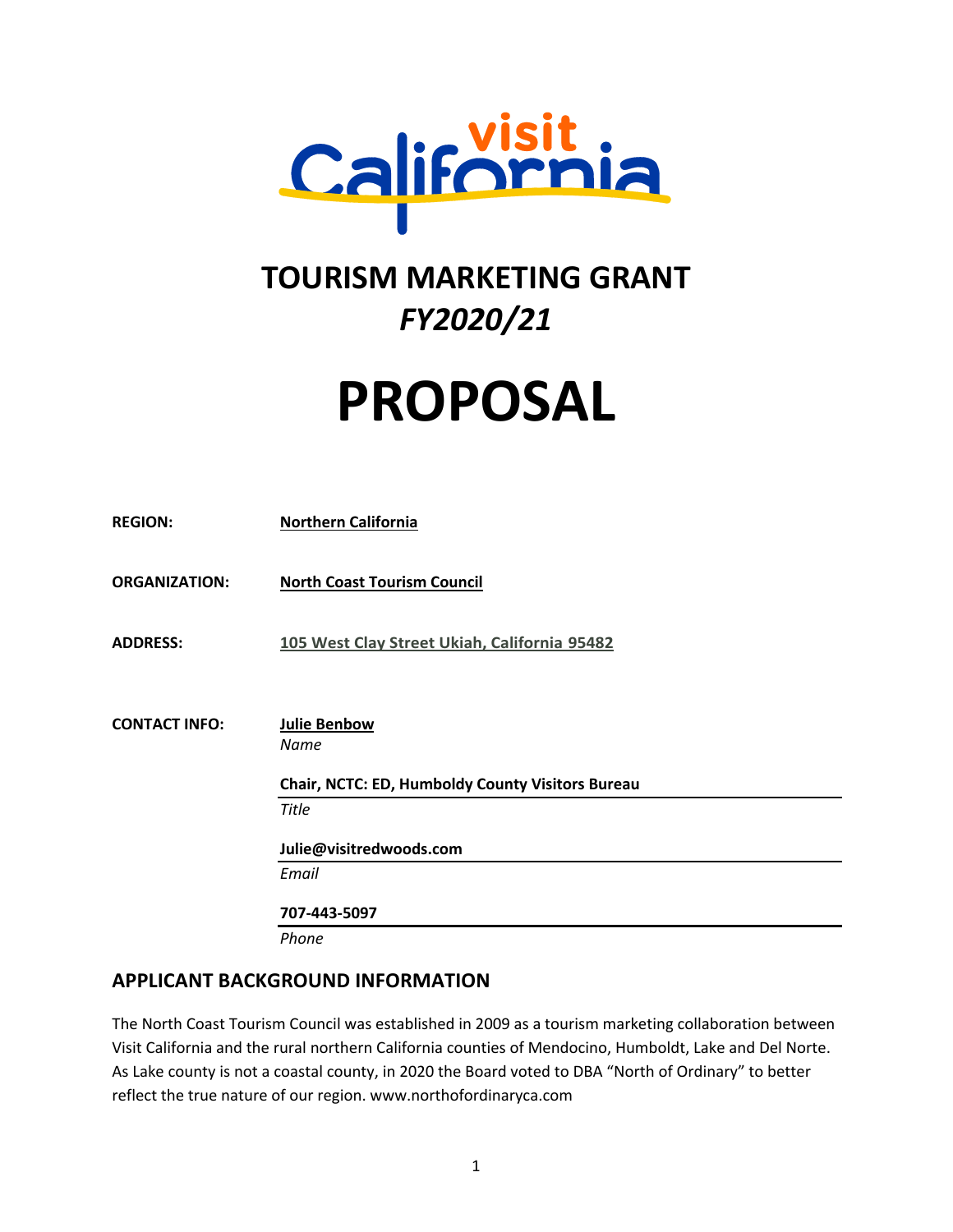#### **Embedded Attachments:**

#### **Appendix A**

- Board of Directors
- Meeting Schedule for FY 20/21

#### **Appendix B**

• Organization Budget for FY 20/21

#### **Target Audience(s)**

| <b>Target Audience</b>                    | <b>Strategy</b>                                              |
|-------------------------------------------|--------------------------------------------------------------|
| <b>Consumers</b>                          | The NCTC website is the main portal for the visitor          |
| NCTC's current and post-COVID             | introduction to the region, and a vital component to attract |
| marketing will be to primary drive        | tourists and educate them about the diversity of year-       |
| target audiences of millennials (families | round experiences for all ages to enjoy. Website traffic is  |
| and singles), GenXers, women, and         | increasing and with the launch of the new brand (northof     |
| wellness/health enthusiasts - a           | ordinaryca) social media following is increasing             |
| combination of age, psychographic         | significantly. Original content and videos are in production |
| profiles and interests. Outdoor           | and will be launched as multi-platform digital and social    |
| attractions, organic culinary and         | campaigns.                                                   |
| beverages for the Eco-concious visitors,  |                                                              |
| and unique arts & cultural experiences    |                                                              |
| will be promoted.                         |                                                              |

#### **Value Proposition**

The North Coast Tourism Council is the Destination Organization providing a wealth of up-to-date information and memorable experiences to attract tourism to the four-counties of Mendocino, Humboldt, Lake and Del Norte, and offers complete and distinctive opportunities for tourists of all ages and interests. As a truly rural region dominated by the iconic redwood forests, pristine coastlines, rivers and lakes, eco-tourists and nature lovers can enjoy rugged nature, open spaces and tranquility. We showcase arts & culture, delicious culinary interactions and family fun. Visitors to the North Coast encounter the very best adventures and create memories to last a lifetime. In these times of pandemic, the NCTC can rightfully claim unique natural assets without the crowds.

#### **Pillar Alignment**

| Pillar   | <b>Regional Alignment</b>                                                      |
|----------|--------------------------------------------------------------------------------|
| Culinary | Boasting many of California's finest organic farms, the North Coast culinary   |
|          | experiences include every ingredient from the ocean and rivers, award-         |
|          | winning small batch cheeses, chocolate, organic saffron and of course wine,    |
|          | spirits and beer. Foraging activities encompass the oceans, lakes, rivers and, |
|          | in the forests provide mushrooms and many other forageable edibles. Farm       |
|          | to table events and farmers markets provide the tourist with a snapshot of     |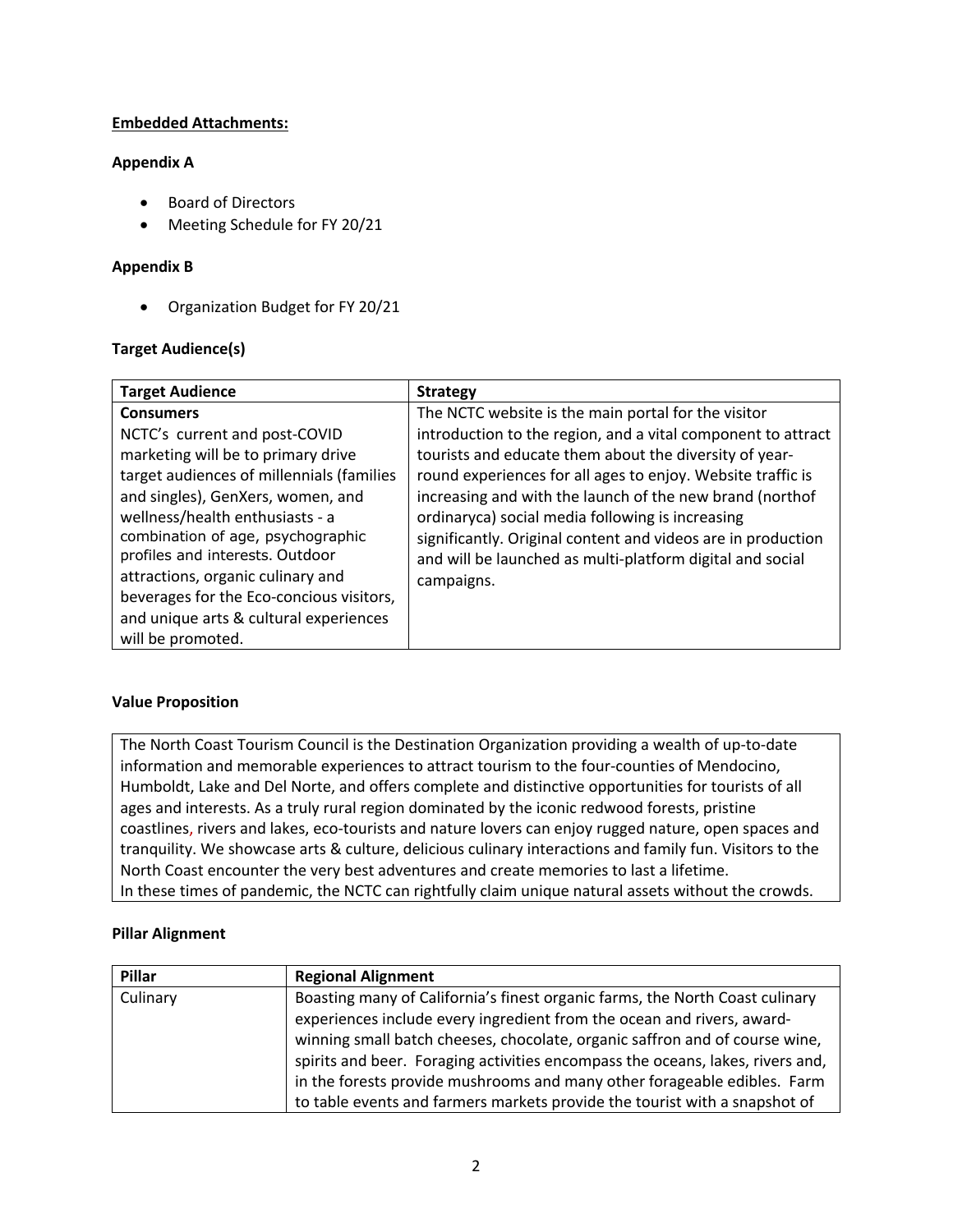|                            | our region, from \$250 7-course dinners with famous chefs to ethnic street<br>food. Mendocino was recently awarded its first Michelin star. The region<br>hosts many fun and delicious culinary festivals including annual Salmon,<br>Crab, Mushroom, and Oysters fests. The North Coast offers innovative<br>culinary adventures for every palate and pocketbook, plus over 100 wineries<br>and vineyards to visit.                                                                                                                                                                                                                                                                                                                                                                                                                                   |
|----------------------------|--------------------------------------------------------------------------------------------------------------------------------------------------------------------------------------------------------------------------------------------------------------------------------------------------------------------------------------------------------------------------------------------------------------------------------------------------------------------------------------------------------------------------------------------------------------------------------------------------------------------------------------------------------------------------------------------------------------------------------------------------------------------------------------------------------------------------------------------------------|
| Entertainment &<br>Culture | The North Coast was originally tribal lands so Native American heritage and<br>history is an important and rich element to many experiences. Del Norte<br>County, home to The Yurok Tribe holds a delicious and informative annual<br>Klamath Salmon Festival and Native American Days are celebrated by the<br>Tolowa Dee-ni' Nation in Smith River with traditional foods and games.<br>All counties celebrate year-round cultural attractions, festivals, concerts, live<br>theatre and other entertainment that showcase local and international<br>artists. The venues, throughout the region, attract a diversity of tastes.<br>Humboldt and Mendocino Counties boast the greatest numbers of artists<br>per capita in the US. Humboldt County celebrates the arts with an annual<br>mural festival and the world-renown Kinetic Sculpture Race. |
| Family                     | There are many family-friendly activities and attractions throughout the area<br>including kayaking, canoeing, gentle hikes and camping at one of the dozens<br>of state parks and lakes. All four counties offer outdoor and indoor multi-<br>generational family friendly activities in safe environments. Eureka boasts<br>the oldest Zoo in California with over 80 species. The Trees of Mystery, in<br>Klamath take visitors on a magical trip through the magnificent redwoods<br>and has the largest privately owned museum of Native American art and<br>culture. The famous Skunk Train is a favorite family attraction in Mendocino,<br>and summer memories are made in Lake County on Clearlake, the largest<br>entire natural lake in California - recently ranked #1 Bass Fishing lake in<br>America.                                    |
| Luxury                     | Throughout the four counties there are a variety of unique 4-star properties<br>from beautifully restored Victorian Inns to cabins nestled in the forests for<br>glamping. Private, curated 'meet the maker' dinners and tastings take place<br>throughout the year. NCTC works with luxury transportation providers and<br>tour guides to offer discerning visitors exclusive opportunities. From<br>oceanside, to forests and vineyards, luxurious adventures appeal to all<br>tastes.                                                                                                                                                                                                                                                                                                                                                               |
| Outdoor                    | Visitors come to the North Coast to explore the world-famous and iconic<br>Redwoods. But there is so much more! Outdoor adventures include hiking<br>through the tallest trees in the world, to exploring the coast, rivers and lakes.<br>The variety of geology and micro-climates provides tourists with many<br>options for different levels of physical activity and comfort. From Clearlake<br>in Lake County and Lake Mendocino in Ukiah, to the miles of unspoiled<br>coastline in Mendocino and up into Humboldt and Del Norte, these<br>experiences can be enjoyed without the crowds and frustrations of waiting                                                                                                                                                                                                                             |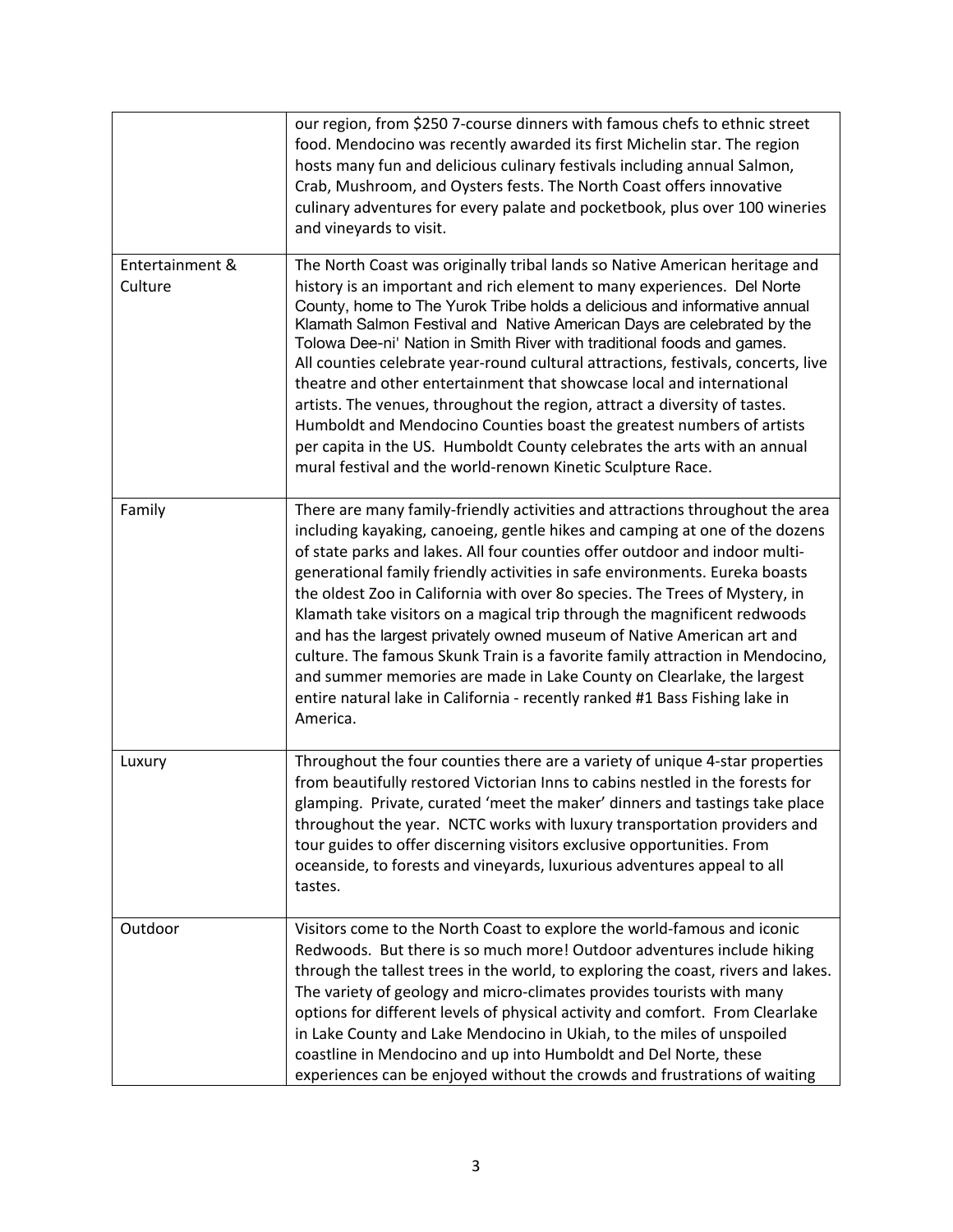| in line of other destinations. From forest bathing to walking the outdoor |
|---------------------------------------------------------------------------|
| mural tours, the North Coast has everything.                              |
|                                                                           |

#### **Objectives**

Visitors – both out-of-state and in-state are flocking to our counties to spend time in the outdoors and away from crowds. NCTC's objective is simple: leverage the relationships with our travel partners Including Visit California to ensure the timely and safe recovery of tourism. People are already expressing a strong desire to travel – many are already travelling – and our objective to acquaint future travellers with the adventures and experiences that await them thorugh social media platforms, the North of Ordinary website, brochures and digital campaigns. The messaging will be done to ensure visitors can travel confidently and safely, while making lifelong memories.

#### **1: PROPOSED PROJECT**

| Name:                             |           |                     | <b>Original Regional Content Development: Campaigns</b> |
|-----------------------------------|-----------|---------------------|---------------------------------------------------------|
| <b>Type</b> (Circle one):         | Consumer  | Travel Trade        | <b>Public Relations</b>                                 |
| Target Audience(s) (Circle one.): | Consumers | <b>Travel Trade</b> | Media Other (enter):                                    |

#### **Description:**

Original content for the website and social media platforms: includes video production, photography, blogs and newsletters. Design and production.

#### **Metrics:**

The object is to provide brand interaction through inspiring visuals and information, resulting in visitation to the North Coast. We will work on establishing new connections and obtaining business for 2021 and beyond. Timely, seasonal campaigns and itineraries will be promoted on all marketing platforms. Increased website traffic and social media interactions will be tracked for success.

#### **Expenses:**

| <b>Itemized Expenses</b>              | <b>Projected Costs</b> |
|---------------------------------------|------------------------|
|                                       |                        |
| Campagin Development & Implementation | \$4,600                |
| Video & Photo Shoots                  | \$12,000               |
| Final Video Production & Management   | \$5,500                |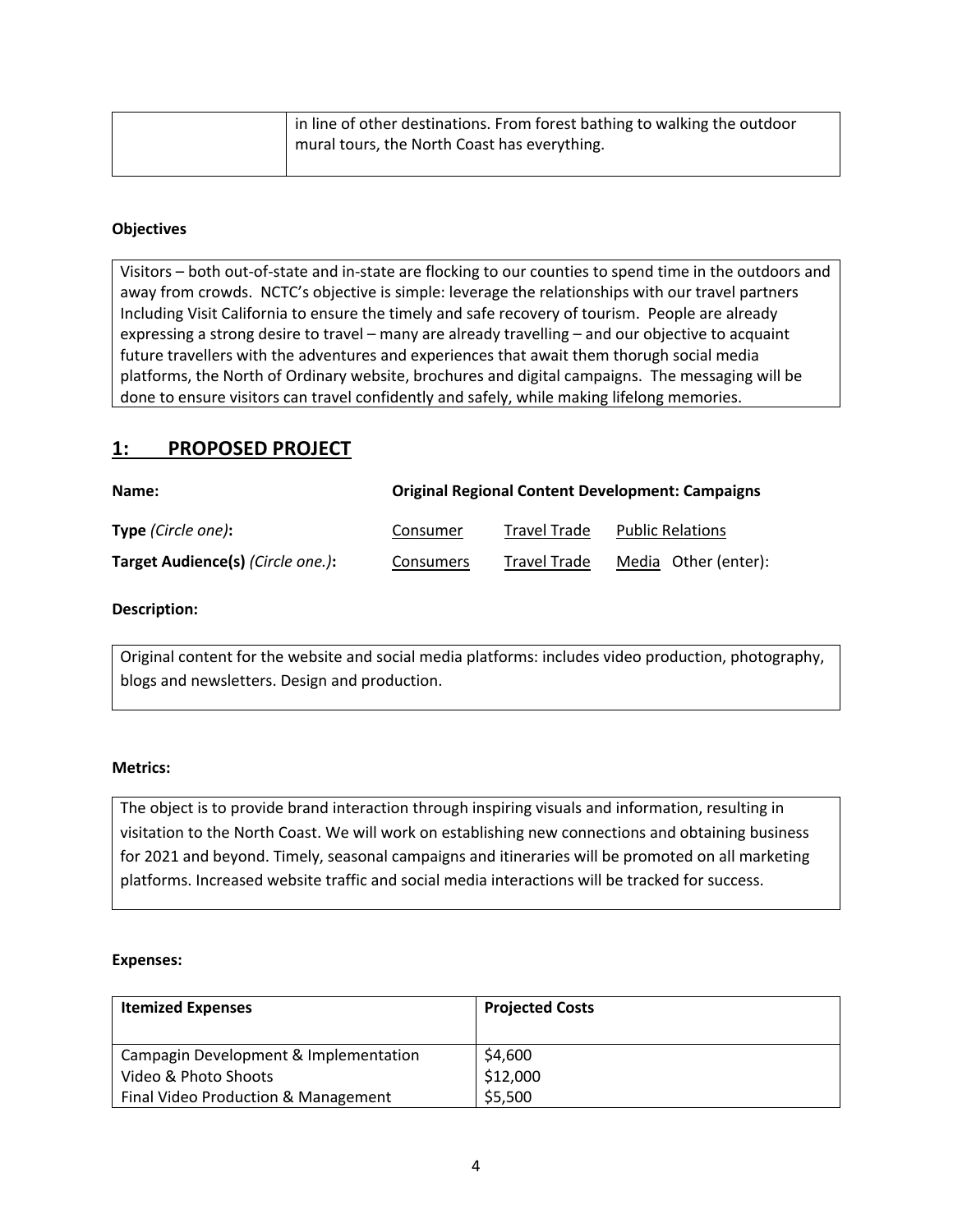| <b>TOTAL:</b> | \$21,100 |
|---------------|----------|
|               |          |

**Income:**

| <b>Funding Sources</b> | <b>Projected Income</b> |
|------------------------|-------------------------|
| North Coast            | \$10,100                |
| Visit CA match         | \$10,000                |
| <b>TOTAL:</b>          | \$21,100                |

**Timeline:**

**July 2020 – December 2020**

#### **2: PROPOSED PROJECT**

| <b>Web and Social Media</b><br>Name:     |           |                     |                         |
|------------------------------------------|-----------|---------------------|-------------------------|
| Type:                                    | Consumer  | <b>Travel Trade</b> | <b>Public Relations</b> |
| <b>Target Audience(s)</b> (Circle one.): | Consumers | <b>Travel Trade</b> | Media                   |

**Description:**

A new website & logo has been developed. NCTC will continue to focus dollars on digital media and continue to drive taffic to the site. New content focusing on experiences in all four counties will engage potential visitors. Equal focus will be on social media platforms and video assets.

#### **Metrics:**

NCTC investment in consistent media ads will continue to build facebook, Instagram and YouTube audience engagement and extend reach across Gen X and Y*.* To continue growing online presence through consistent monthly blogs and quarterly newsletters. New content and unique ccampaigns will be developed promoting multi-county itineraries.

**Expenses:**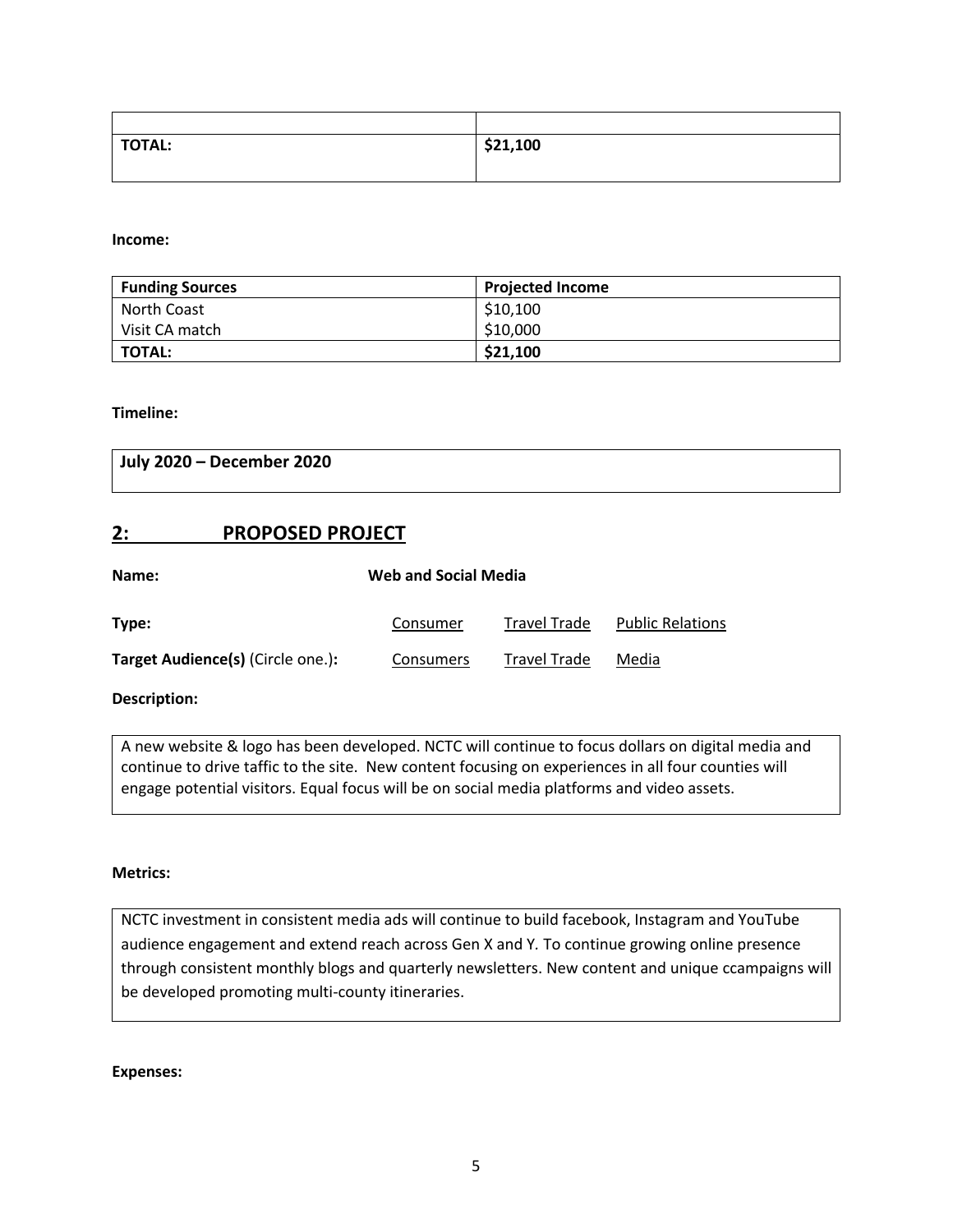| <b>Itemized Expenses</b> | <b>Projected Costs</b> |
|--------------------------|------------------------|
| Web and social media     | \$14,400               |
| <b>TOTAL:</b>            | \$14,400               |

#### **Income:**

| <b>Funding Sources</b> | <b>Projected Income</b> |
|------------------------|-------------------------|
| <b>NCTC</b>            | \$9,400                 |
| Visit California       | \$5,000                 |
| <b>TOTAL:</b>          | \$14,400                |

#### **Timeline:**

Ongoing.

# **FINANCIAL SUMMARY**

| Project                               | Cost                                                |
|---------------------------------------|-----------------------------------------------------|
| Original Regional Content Development | \$21,100                                            |
| Web & Social Media                    | \$14,400                                            |
| <b>TOTAL:</b>                         | \$35,500                                            |
|                                       |                                                     |
| <b>GRANT FUNDS REQUESTED:</b>         | $$15,000 + $6,920.09$ Rollover $19/20 = $21,920.09$ |
| <b>REGION MATCHING FUNDS:</b>         | $$20,500 + $6,920.09$ Match = \$27,420.09           |

*\*Rollover grant and matching funds from 2019/2020 fiscal year will be directed to digital media marketing.*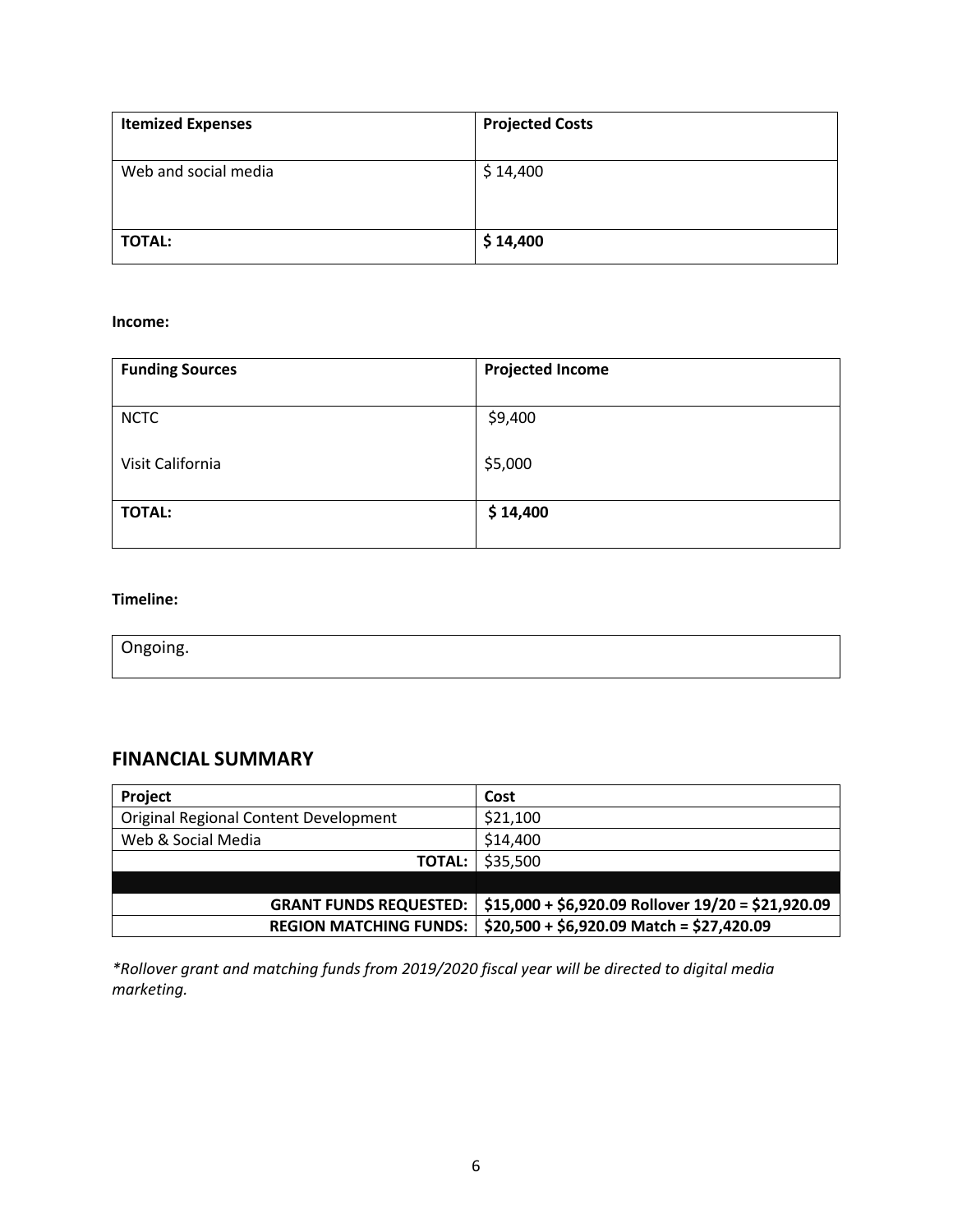

# **North Coast Tourism Council TOURISM MARKETING GRANT** *FY2020/2021*

# **APPENDICES**

## **Appendix A**

#### **Board of Directors**

- Chair: Julie Benbow (Humboldt)
- Secretary: Larry Galupe (Lake)
- Treasurer: Cindy (Del Norte)
- Directors: Katrina Kessen (Mendocino), Marc Rowley (Humboldt) Michelle Scully & Brian Fisher (Lake), Lynnette Braillard (Del Norte),
- Administrator: Travis Scott (Mendocino)

#### **Meeting Schedule for FY120/21**

2020: October

2021: January, April, July.